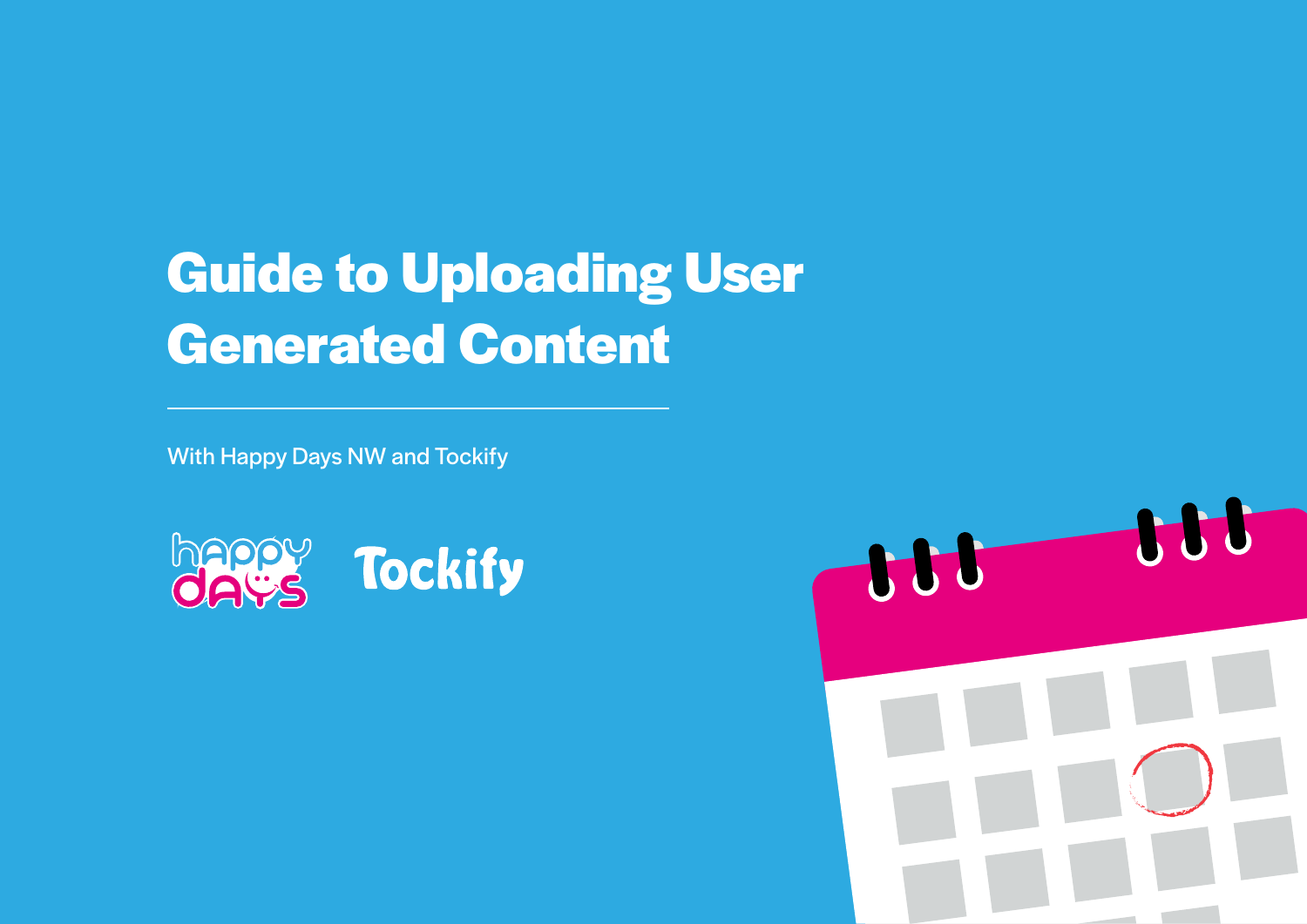### **Step**

## **Submit via our Tockify Event Calendar**

To include your event on our website, you can submit it via our Tockify Event Calendar. Complete the form by following the steps below.



#### Sun 21st Nov 6:00pm - 7:00pm **Christmas Lights Switch On Derry**

Christmas Derry

Santa will be the guest of honour on a magical procession through the streets of Derry, switching on the Christmas lights as he passes by.

| Your Name                                                                                                                                        |                                 |          |                |
|--------------------------------------------------------------------------------------------------------------------------------------------------|---------------------------------|----------|----------------|
| name                                                                                                                                             |                                 |          |                |
| <b>Your Contact Email</b>                                                                                                                        |                                 |          |                |
| email                                                                                                                                            |                                 |          |                |
| Private notes for the calendar owner (not shown with your event)                                                                                 |                                 |          |                |
| Please ensure you insert the appropriate campaign tag e.g. Happy Days, Halloween, Culture Night, Christmas etc to ensure your content is linked, |                                 |          |                |
| notes                                                                                                                                            |                                 |          |                |
|                                                                                                                                                  |                                 |          |                |
| <b>Event Title</b>                                                                                                                               |                                 |          |                |
| event title                                                                                                                                      |                                 |          |                |
| Add a button linking to the event website                                                                                                        |                                 |          |                |
| Keywords/Tags (comma separated)                                                                                                                  |                                 |          |                |
| Choose tags                                                                                                                                      |                                 |          | $\vert \times$ |
| <b>Event Image</b>                                                                                                                               |                                 |          |                |
|                                                                                                                                                  |                                 |          |                |
| <b>Add Event Image</b>                                                                                                                           |                                 | No Image |                |
|                                                                                                                                                  |                                 |          |                |
|                                                                                                                                                  |                                 |          |                |
| <b>Image Alt Text</b>                                                                                                                            |                                 |          |                |
| enter image description shown on screen readers                                                                                                  |                                 |          |                |
| from<br>at<br>to<br>$15/11/2021$ $\vee$<br>9:00 AM $\sim$<br>$15/11/2021~\vee$                                                                   | at<br>9:00 AM $\sim$<br>All day |          |                |
| timezone Europe/London                                                                                                                           |                                 |          |                |
|                                                                                                                                                  |                                 |          |                |
| <b>Event Description</b>                                                                                                                         |                                 |          |                |
| 67<br>油 日<br>H1<br>$H2$ <b>B</b> $I$ <b>U</b> $\div$                                                                                             | まま虫<br>$S$ $\Box$ -             |          |                |
|                                                                                                                                                  |                                 |          |                |
|                                                                                                                                                  |                                 |          |                |
|                                                                                                                                                  |                                 |          |                |
|                                                                                                                                                  |                                 |          |                |
|                                                                                                                                                  |                                 |          |                |
|                                                                                                                                                  |                                 |          |                |
| <b>Street Address</b><br><b>Online Event (link)</b><br><b>Event Location Type</b>                                                                | <b>Both</b>                     |          |                |
| Location                                                                                                                                         |                                 |          |                |
| Venue name/Room/Building (or other extra info)                                                                                                   |                                 |          |                |
| venue information                                                                                                                                |                                 |          |                |
| <b>Street Address</b>                                                                                                                            |                                 |          |                |
| address                                                                                                                                          |                                 |          | $\checkmark$   |
|                                                                                                                                                  |                                 |          |                |
|                                                                                                                                                  |                                 |          |                |
| Directions<br>directions to help people find you                                                                                                 |                                 |          |                |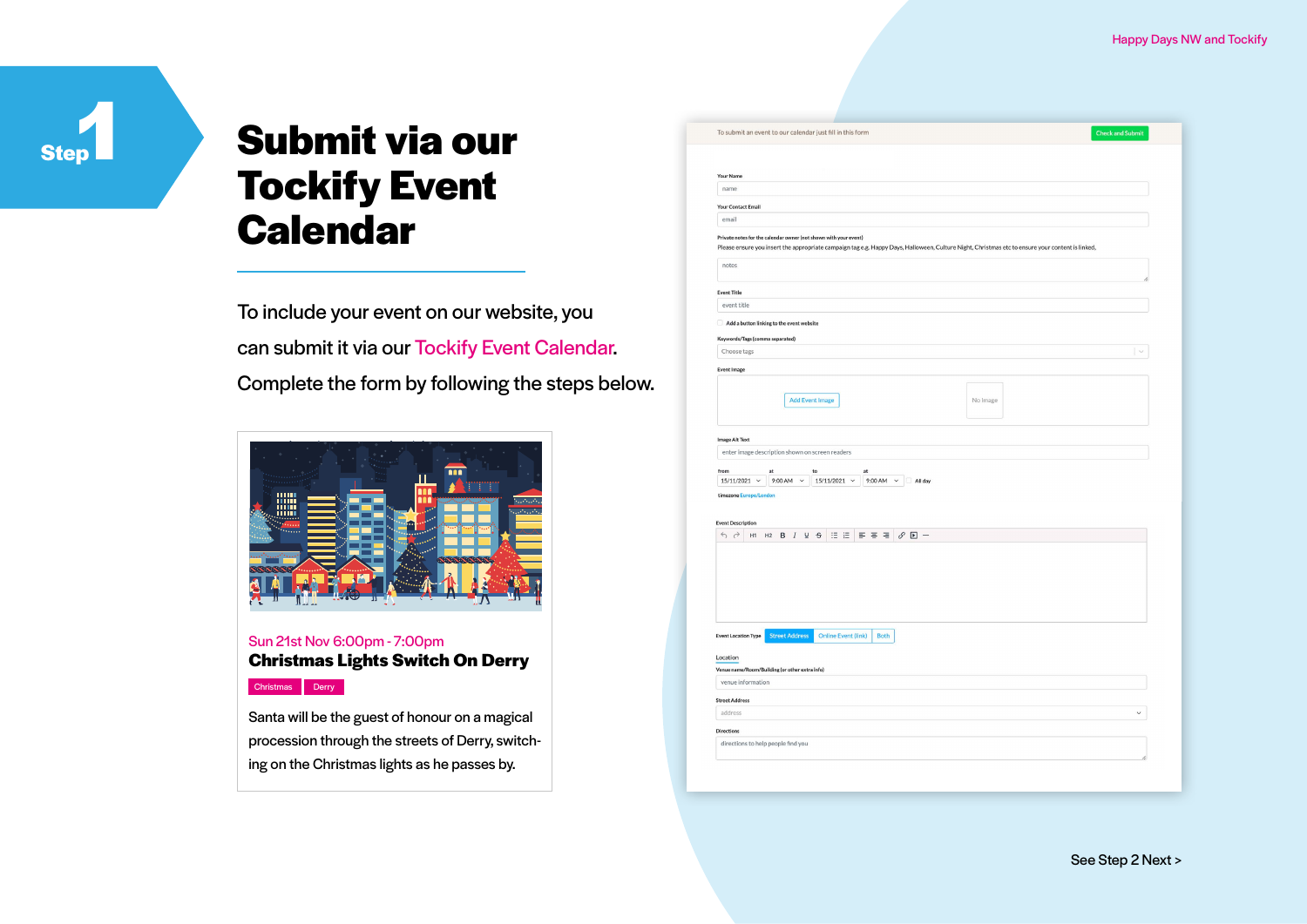## **Step 2**

**Begin** the form and follow instructions providing a contact name and email address.

### **Step 3**

#### **Be sure to Tag**

Tags are used to decide where your event shows up on the site. Right click here and select from the following list which best describes your experience. Up to four tags can be used and this also helps with the search function.

- > Family-Fun
- > Great-Outdoors
- > Festivals-&-Events
- > Arts-&-Culture-&-Heritage
- > Craft-Art-Digital Workshops
- > Food-&-Drink

| Your Name<br>name                                                                                                                                                                                                    |              |
|----------------------------------------------------------------------------------------------------------------------------------------------------------------------------------------------------------------------|--------------|
|                                                                                                                                                                                                                      |              |
| <b>Your Contact Email</b>                                                                                                                                                                                            |              |
| email                                                                                                                                                                                                                |              |
| Private notes for the calendar owner (not shown with your event)<br>Please ensure you insert the appropriate campaign tag e.g. Happy Days, Halloween, Culture Night, Christmas etc to ensure your content is linked, |              |
| notes                                                                                                                                                                                                                |              |
| <b>Event Title</b>                                                                                                                                                                                                   |              |
| event title                                                                                                                                                                                                          |              |
| Add a button linking to the event website                                                                                                                                                                            |              |
| Keywords/Tags (comma separated)                                                                                                                                                                                      |              |
| Choose tags                                                                                                                                                                                                          | 1 v          |
|                                                                                                                                                                                                                      |              |
| <b>Event Image</b>                                                                                                                                                                                                   |              |
|                                                                                                                                                                                                                      |              |
| <b>Add Event Image</b>                                                                                                                                                                                               | No Image     |
|                                                                                                                                                                                                                      |              |
| <b>Image Alt Text</b>                                                                                                                                                                                                |              |
| enter image description shown on screen readers                                                                                                                                                                      |              |
|                                                                                                                                                                                                                      |              |
| from<br>$\mathsf{at}$<br>to<br>at<br>$9:00$ AM $\sim$ $\Box$ All day<br>$15/11/2021$ $\vee$<br>9:00 AM $\sim$<br>$15/11/2021$ $\vee$                                                                                 |              |
| timezone Europe/London                                                                                                                                                                                               |              |
|                                                                                                                                                                                                                      |              |
| <b>Event Description</b>                                                                                                                                                                                             |              |
| $\begin{array}{rcl} \Xi & \Xi & \Xi & \Xi & \mathscr{S} & \Xi \end{array}$<br>57<br>H1 H2 $\mathsf{B}$ $I \subseteq \mathsf{S}$                                                                                      |              |
|                                                                                                                                                                                                                      |              |
|                                                                                                                                                                                                                      |              |
|                                                                                                                                                                                                                      |              |
|                                                                                                                                                                                                                      |              |
|                                                                                                                                                                                                                      |              |
|                                                                                                                                                                                                                      |              |
| <b>Event Location Type</b><br><b>Street Address</b><br><b>Online Event (link)</b><br>Both                                                                                                                            |              |
| Location                                                                                                                                                                                                             |              |
| Venue name/Room/Building (or other extra info)                                                                                                                                                                       |              |
| venue information                                                                                                                                                                                                    |              |
| <b>Street Address</b>                                                                                                                                                                                                |              |
| address                                                                                                                                                                                                              | $\checkmark$ |
|                                                                                                                                                                                                                      |              |
|                                                                                                                                                                                                                      |              |
| Directions                                                                                                                                                                                                           |              |
| directions to help people find you                                                                                                                                                                                   |              |



#### **Add a Great Event image**

Standout images will draw attention encouraging the user to read your information.

| e or |       |  |
|------|-------|--|
|      | ہ:+:۔ |  |

Try using a landscape square image, with resolution 500x500 pixels and 72dpi or more (not exceeding 300dpi).

## **Step 5**

Ensure start date and end dates are entered correctly as this calendar is time sensitive and will appear in order of date.

# **Step 6**

In the **Event Description** be sure to include a link to your booking details.

Be sure to include information which is relevant to your audience such as the age group which is would be of interest to eg. 3+ / 6+ / 12+ or all ages. You can also include info such the cost of the event, or whether it is free and what accessibility info is relevant.